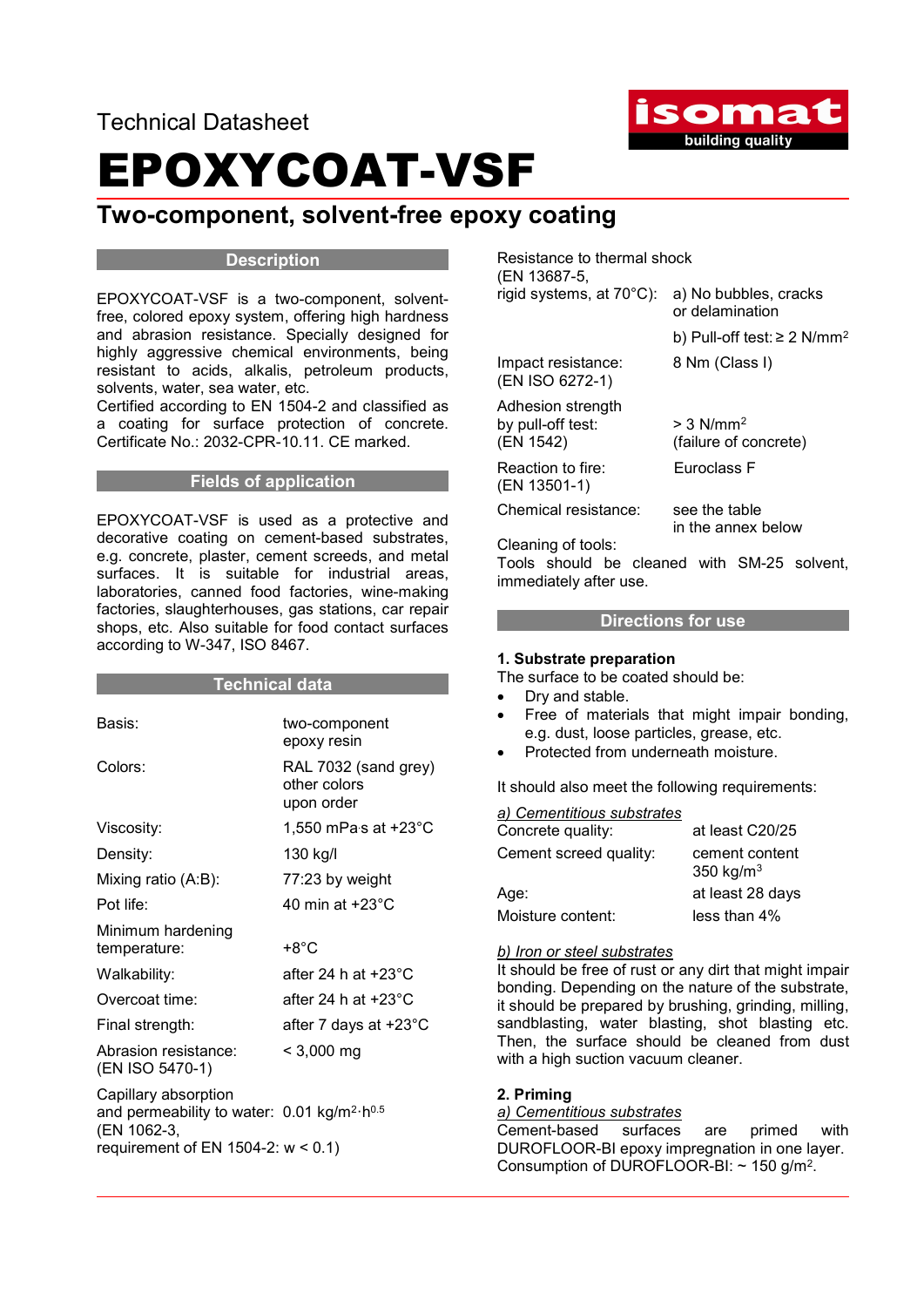OXYCOAT-VSF  $\overline{P}$ 



#### b) Metal substrates

Metal substrates are primed with EPOXYCOAT-AC anticorrosive epoxy coating in 2 layers. Consumption: 150-200 g/m<sup>2</sup>/layer.

#### 3. Mixing of components

Components A (resin) and B (hardener) are packaged in two separate containers, at the correct, fixed mixing ratio by weight. The entire content of component B is added to component A. The two components should be mixed for about 5 minutes with a low speed mixer (300 rpm). It is important to stir the mixture thoroughly near the sides and bottom of the container, in order to achieve uniform dispersion of the hardener.

#### 4. Application – Consumption

EPOXYCOAT-VSF should be applied within 24 hours from priming and after the primer has dried. EPOXYCOAT-VSF is used as it is. It is applied by roller, brush or spraying in a minimum of 2 layers. The second layer is applied after the first one has dried, but within 24 hours.

Consumption: 200-300 g/m<sup>2</sup>/layer.

#### **Packaging**

EPOXYCOAT-VSF is supplied in containers (A+B) of 2 kg and 10 kg, with components A and B at a fixed ratio by weight.

#### Shelf life – Storage

12 months from production date if stored in original sealed packaging, in areas protected from humidity and direct sunlight. Recommended storage temperature between +5°C and +35°C.

#### **Remarks**

- Working time of epoxy materials is affected by the ambient temperature. The ideal temperature of application is between +15°C and +25°C, for which the product obtains optimal workability and curing time. Room temperature below +15°C will extend the curing time, while temperatures above +30°C will reduce it. It is recommended to mildly preheat the product in the winter, and store the product in a cool room before application in the summer.
- Bonding between successive layers may be severely affected by moisture or dirt.
- Epoxy layers should be protected from moisture for 4-6 hours after application. Moisture may whiten the surface or/and make it sticky. It may also disturb hardening. Faded or sticky layers in parts of the surface should be removed by grinding or milling and laid again.
- In case recoat time (between successive layers) is longer than predicted or in case old floors are to be overlaid again, the surface should be thoroughly cleaned and ground before applying the new layer.
- After hardening, EPOXYCOAT-VSF is totally safe for health.
- Please consult the safety instructions written on the packaging before use.

#### Volatile Organic Compounds (VOCs)

According to Directive 2004/42/CE (Annex II, table A), the maximum allowed VOC content for the product subcategory j, type SB is 500 g/l (2010) for the ready-to-use product.

The ready-to-use product EPOXYCOAT-VSF contains a maximum of 500 g/l VOC.

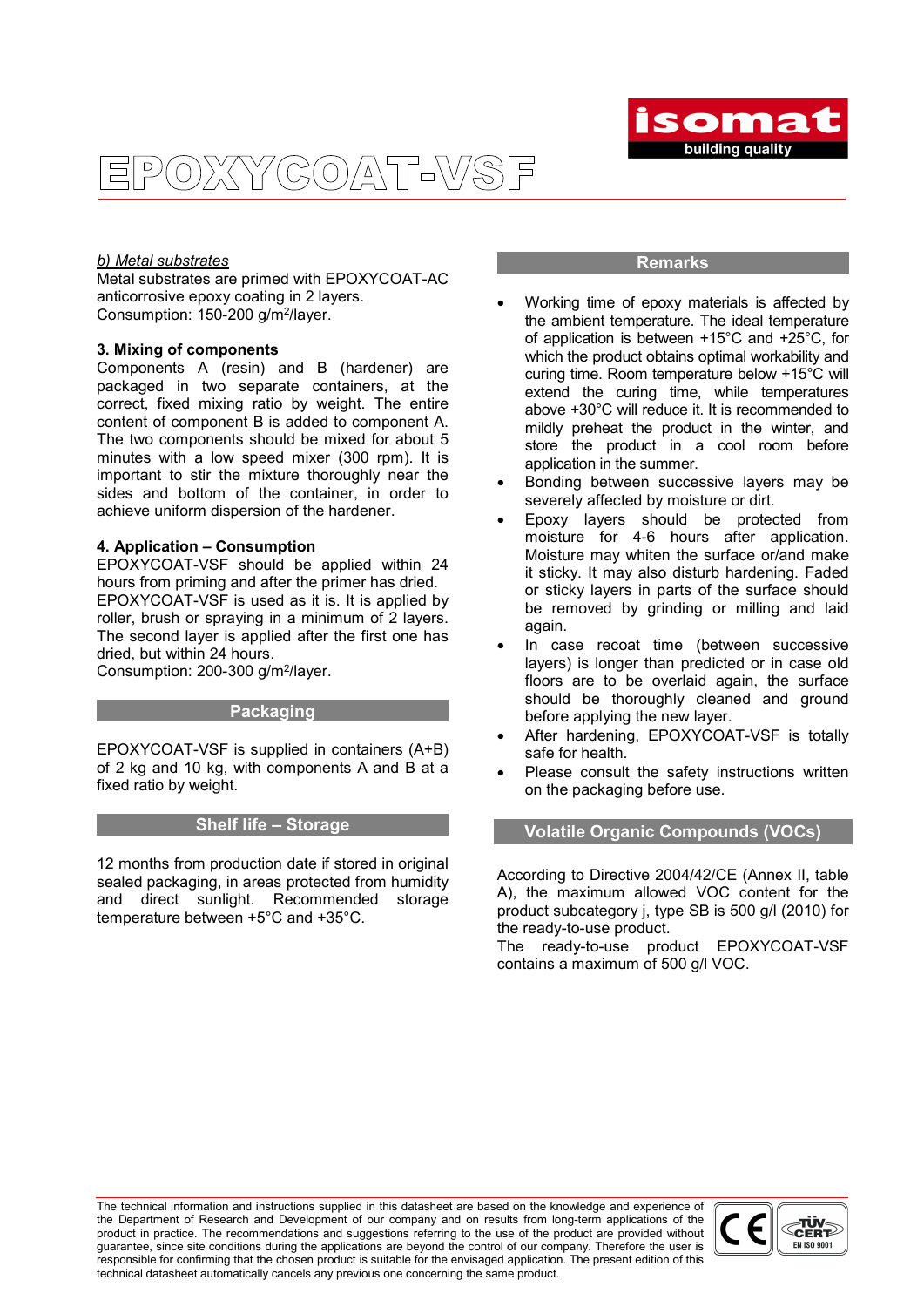

## EPOXYCOAT-VSF

# $\epsilon$

2032

ISOMAT S.A. 17<sup>th</sup> km Thessaloniki - Ag. Athanasios P.O. BOX 1043, 570 03 Ag. Athanasios, Greece

12

2032-CPR-10.11

#### EN 1504-2

Surface protection products **Coating** 

DoP No.: EPOXYCOAT-VSF/1823-01

Abrasion resistance: < 3000 mg

Capillary absorption:  $w < 0.1$  kg/m<sup>2</sup>·h<sup>0.5</sup>

Resistance to thermal shock:  $\geq 2.0$  N/mm<sup>2</sup>

Impact resistance: Class I

Adhesion:  $\geq 3.0$  N/mm<sup>2</sup>

Reaction to fire: Euroclass F

Dangerous substances comply with 5.3

The technical information and instructions supplied in this datasheet are based on the knowledge and experience of the Department of Research and Development of our company and on results from long-term applications of the product in practice. The recommendations and suggestions referring to the use of the product are provided without guarantee, since site conditions during the applications are beyond the control of our company. Therefore the user is responsible for confirming that the chosen product is suitable for the envisaged application. The present edition of this technical datasheet automatically cancels any previous one concerning the same product.